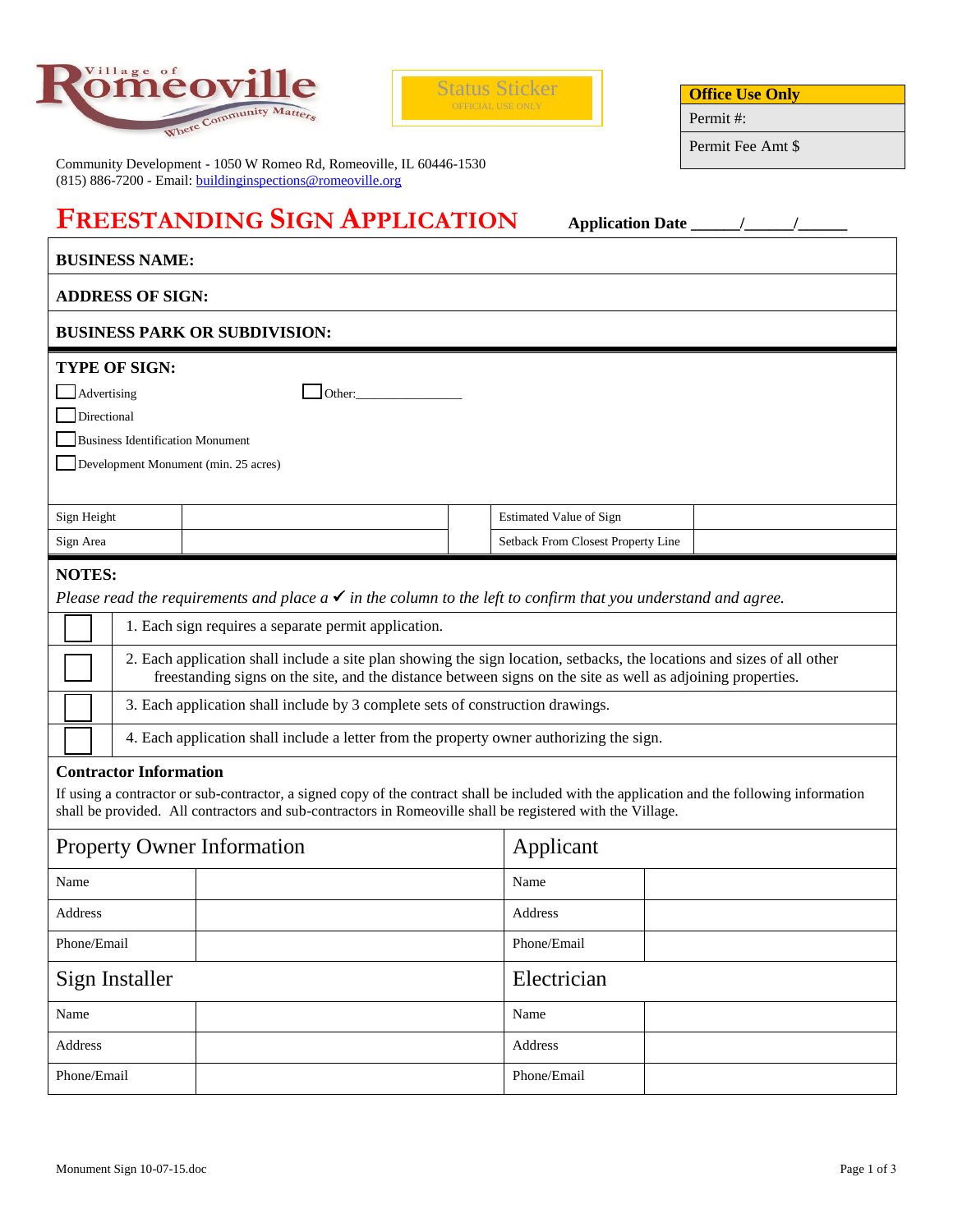| Please read the requirements and place $a \checkmark$ in the column to the left to confirm that you understand and agree.                                                                                                                                                                                                                                                                                                                                                                                                                                                                                                                                                                                                                                                                                                                                                  |
|----------------------------------------------------------------------------------------------------------------------------------------------------------------------------------------------------------------------------------------------------------------------------------------------------------------------------------------------------------------------------------------------------------------------------------------------------------------------------------------------------------------------------------------------------------------------------------------------------------------------------------------------------------------------------------------------------------------------------------------------------------------------------------------------------------------------------------------------------------------------------|
| Freestanding Business Identification Sign (lots less than 25 acres):<br>One freestanding (1) for each street frontage<br>Minimum setback to property line $= 10$ feet.<br>$\bullet$<br>Minimum setback to a residential zoned $\text{lot} = 25$ feet.<br>٠<br>Minimum distance from any other permanent freestanding sign $= 100$ feet.<br>$\bullet$<br>Maximum sign height $= 10$ feet.<br>$\bullet$<br>Maximum sign area $= 25$ SF.<br>$\bullet$<br>A message board (electronic or changeable copy) cannot be greater than 50% of the sign area (and its sign<br>$\bullet$<br>area is included in the total sign area allowed).<br>No freestanding business or ID sign shall be less than ten (10) feet to a building.<br>$\bullet$<br>The freestanding sign must have a decorative base and a landscape area of 2 SF for every 1 SF of total sign<br>$\bullet$<br>area. |
| <b>Freestanding Development Sign (lots 25 acres or more):</b><br>Minimum setback to property line $= 10$ feet.<br>$\bullet$<br>Minimum setback to a residential zoned $\text{lot} = 25$ feet.<br>$\bullet$<br>Minimum distance from any other permanent freestanding sign $= 100$ feet.<br>$\bullet$<br>Maximum sign height $= 25$ feet.<br>$\bullet$<br>Maximum sign area $= 150$ SF.<br>٠<br>A message board (digital or electronic or changeable copy) cannot be greater than 50% of the sign area<br>$\bullet$<br>(message board sign area is included in the total sign area allowed).<br>No development sign shall be located less than ten (10) feet to a building.<br>The development sign must have a decorative base and a landscape area of 2 SF for every 1 SF of total<br>sign area.                                                                          |
| <b>Freestanding Directional Signs:</b><br>No more than one such sign is displayed per driveway intersection;<br>In $M-1$ , $M-2$ , and P-B Zoning Districts, the sign area may be a maximum of twelve (12) square-feet and<br>the sign may be a maximum of six (6) feet tall. In all other zoning districts, the sign does not exceed six<br>(6) square feet in area or three (3) feet in height from finished grade for freestanding signs; and<br>No more than ten percent (10%) of the area of the sign is used to advertise any business, product or service<br>provided on the lot.                                                                                                                                                                                                                                                                                   |